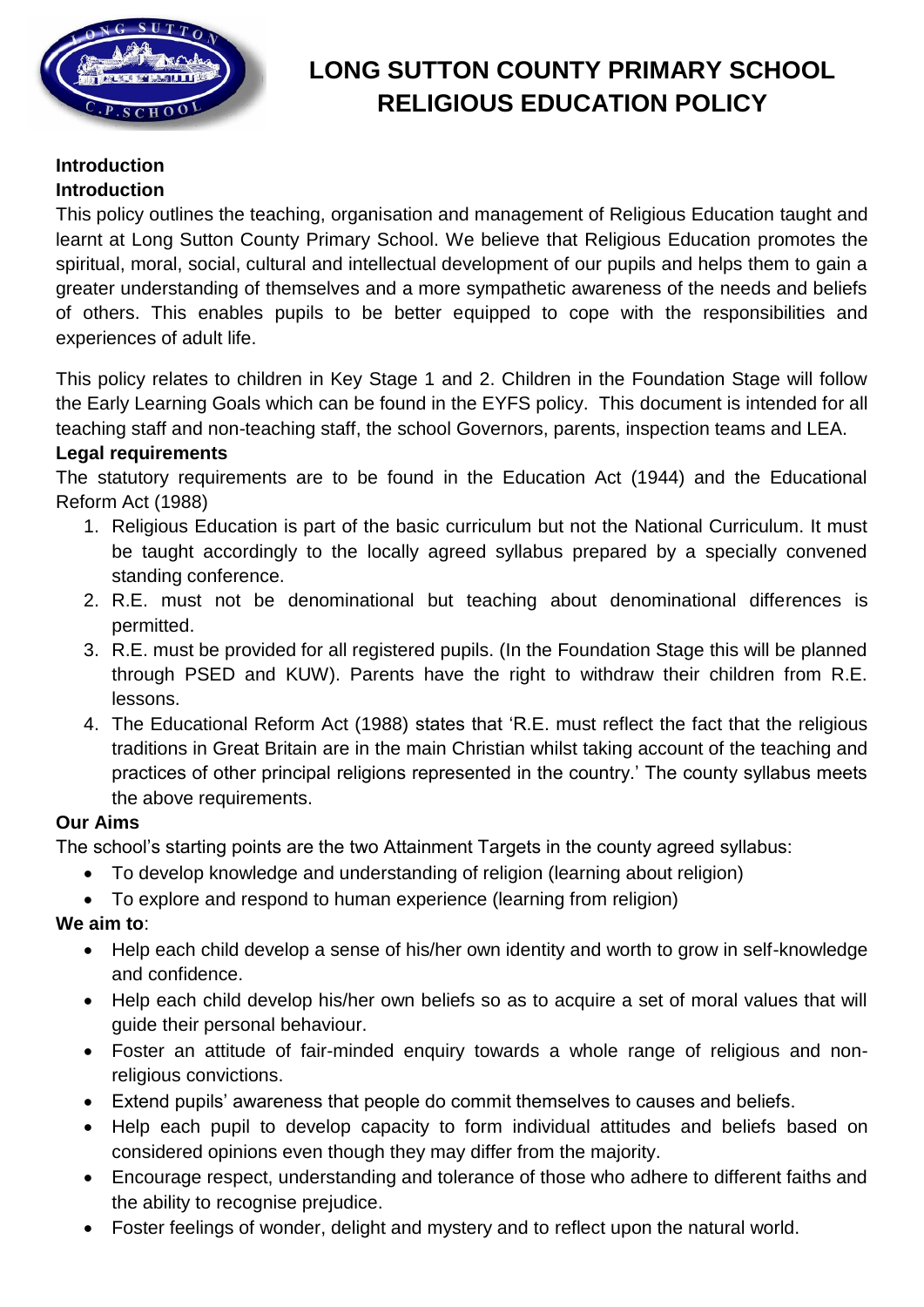• Help pupils to reflect upon their own patterns of belief and behaviour through exploring religious beliefs and practices with particular reference to Christianity and other major world religions.

# **Curriculum Entitlement**

All pupils are entitled to Religious Education as laid down in the Lincolnshire Agreed Syllabus 2012.

Parents have the right to withdraw children from Religious Education activities. We will provide supervision for any child withdrawn.

#### **Implementation**

R.E. is based on the Lincolnshire Agreed Syllabus but is often delivered as an integral theme through our creative curriculum.

During the Foundation Stage the children are encouraged to reflect upon and discuss their own experiences and begin to relate these to themes in stories and religious teachings.

I Key Stage 1, R.E. will focus on Christianity and Judaism, in Key stage 2 on Christianity, Islam, Hinduism, Sikhism, Judaism and Buddhism.

# **Cross-curricular links**

Owing to the broad nature of R.E., it will form natural links with a wide range of other curriculum areas e.g. English, Drama, Music, Art, History, Geography and PSHE. R.E. work will enforce cross-curricular elements e.g.: skills such as observing, questioning, discussing, evaluating and reflection; gender issues, citizenship and multi-cultural education,

R.E. will be taught through a range of teaching and learning styles including visitors, books, videos artefacts, visits and drama.

The teaching will involve links with the community including visits to the local churches.

# **Special Educational Needs**

All children are entitled to access the R.E. curriculum at a level appropriate to their needs. Thus, differentiated work is maintained to allow for all children to work at their appropriate level. If a child has a special need, our school does all it can to meet their individual needs. We comply with the requirements set out in the SEN Code of Practice in providing for children with special needs.

Materials have been carefully chosen so that issues relating to race, gender, religious beliefs and social background are handled sensitively but fairly

# **Resources**

The school has a varied selection of R.E resources available and they include reference books for children, teacher resource books, photo & picture packs, limited artefacts, and newspapers. The school library has a good selection of children's history books which staff and children are both encouraged to borrow.

# **Assessment and Recording**

Assessment is ongoing and is recorded at the end of each unit. Evidence is gathered mainly through observation, oral discussion, written tasks and drawing. The recorded evidence assists teachers both in their planning and in their reporting to parents and governors. Reference is made to The 8 level scale in the Lincolnshire Agreed Syllabus. The Foundation stage children are assessed through the Foundation Stage Profile.